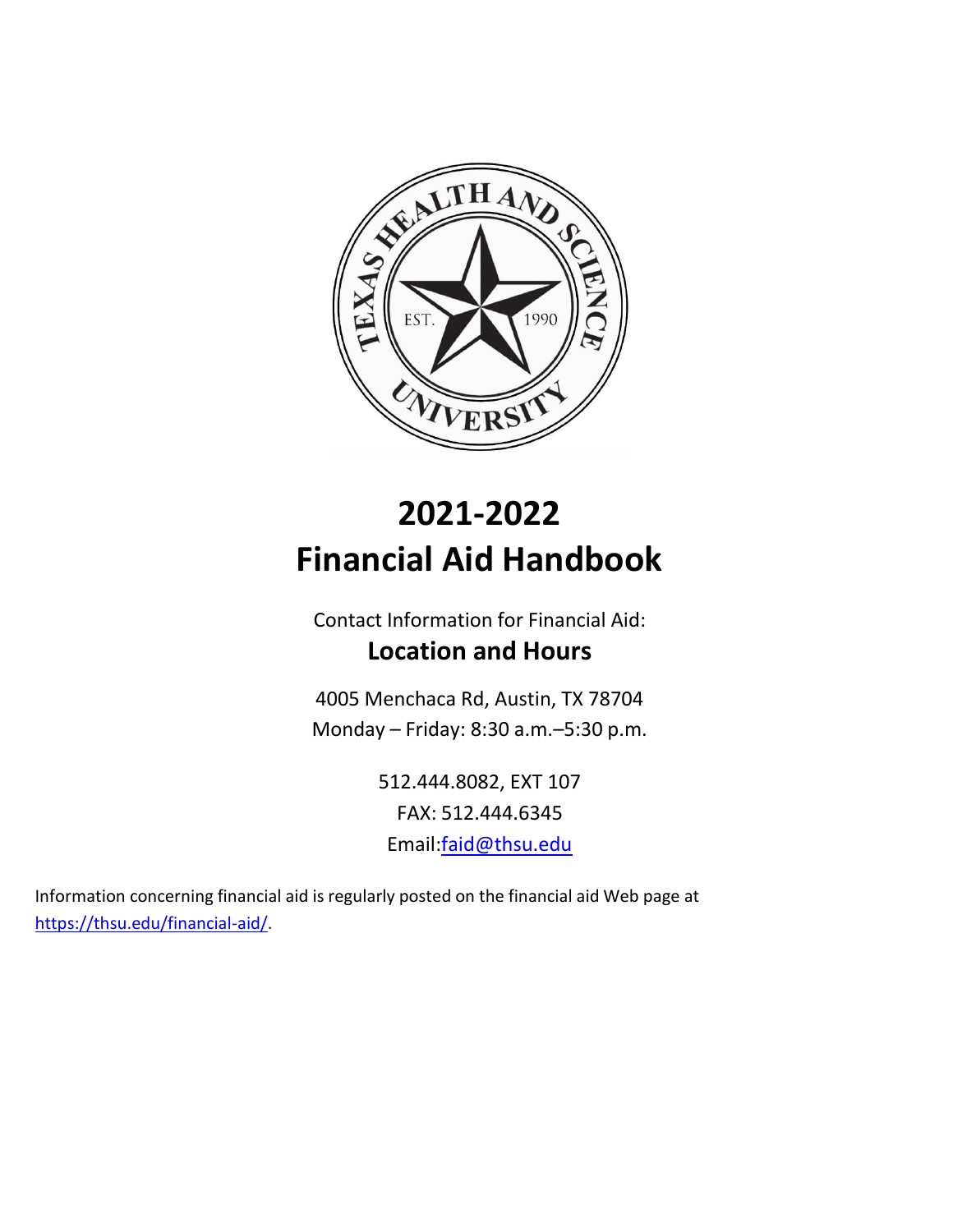# **GENERAL INFORMATION**

Financial Aid Programs provide financial assistance to students, who, without such assistance would be unable to meet educational costs at Texas Health and Science University.

The Financial Aid Office will provide as much support as possible to students who need assistance to attend THSU. Any student who has been accepted for admission to the University or who is presently enrolled in the University and is in good standing is eligible to apply for financial assistance. The primary responsibility of meeting educational costs lies with the student and the student's spouse (if married). Financial aid can often fill the gap between the expected family contribution and the cost of education.

Texas Health and Science University is approved to participate in various federal financial assistance programs, including the Federal Assistance options administered by the U.S. Department of Education under Title IV Student Aid Programs. Federal Pell Grants are available for undergraduate (less than 90 credits) students who have not earned a bachelor's or professional degree, and who show substantial need. Additionally, THSU is also qualified to process and accept benefits on behalf of veterans.

Financial aid programs can be placed into four categories:

- 1. Grants
- 2. Loans
- 3. Employment
- 4. Scholarships

# **Applying for Financial Aid**

The first step in qualifying for federal financial aid is filling out the Free Application for Federal Student Aid [\(FAFSA\).](https://studentaid.gov/h/apply-for-aid/fafsa) This is necessary to be eligible for all federal grants, loans, and work-study programs.

#### *STEP I*

Complete the Free Application for Federal Student Aid (FAFSA) online a[t https://studentaid.gov/h/apply-for-aid/fafsa.](https://studentaid.gov/h/apply-for-aid/fafsa) A new FAFSA must be completed each academic year. The Financial Aid Office highly recommends using the IRS Data Retrieval Tool to import income information into your FAFSA.

*Accuracy is very important—mistakes will delay processing.*  **The THSU Federal School code is: 031795** 

# *STEP II*

After completing the FAFSA, the Financial Aid Office will receive your FAFSA within 3-5 business days. If you have been accepted to THSU and there are no issues with your FAFSA that must be resolved, you will receive an electronic award notification. Please review the documents and electronically sign them as soon as possible. If there are issues with your FAFSA, or if the data you provided requires documentation, you will receive an email from the financial aid office with instructions on how to correct the FAFSA, or how to complete the required verification forms. All corrections and required verification forms must be submitted within 10 days upon the receipt of the email from thsu.edu.

#### *STEP III*

Accept or decline the financial notification that is sent from [faid@thsu.edu.](mailto:faid@thsu.edu)

#### *STEP IV*

If you accept the loans on your award letter, you will receive an email from *faid@thsu.edu* with instructions on how to complete the requirements for the [Master Promissory Note](https://studentaid.gov/mpn/) (MPN) an[d Loan Entrance Counseling](https://studentaid.gov/entrance-counseling/). THSU can't receive your loan proceeds until the requirements are complete.

#### *STEP V*

Financial aid, from all sources, will be posted to your account in the business office if you authorized the university to post aid to your account. You can monitor your student account by clicking on the financial aid link in Orbund.

#### *STEP VI*

Financial aid funds that are remaining after all account charges are paid will be issued as a credit balance refund to the student. All refunds are issued by paper check. The university will send refund recipients an email when the check is ready to pick up. Any refund not picked up within three weeks will be mailed to the students' most recent address.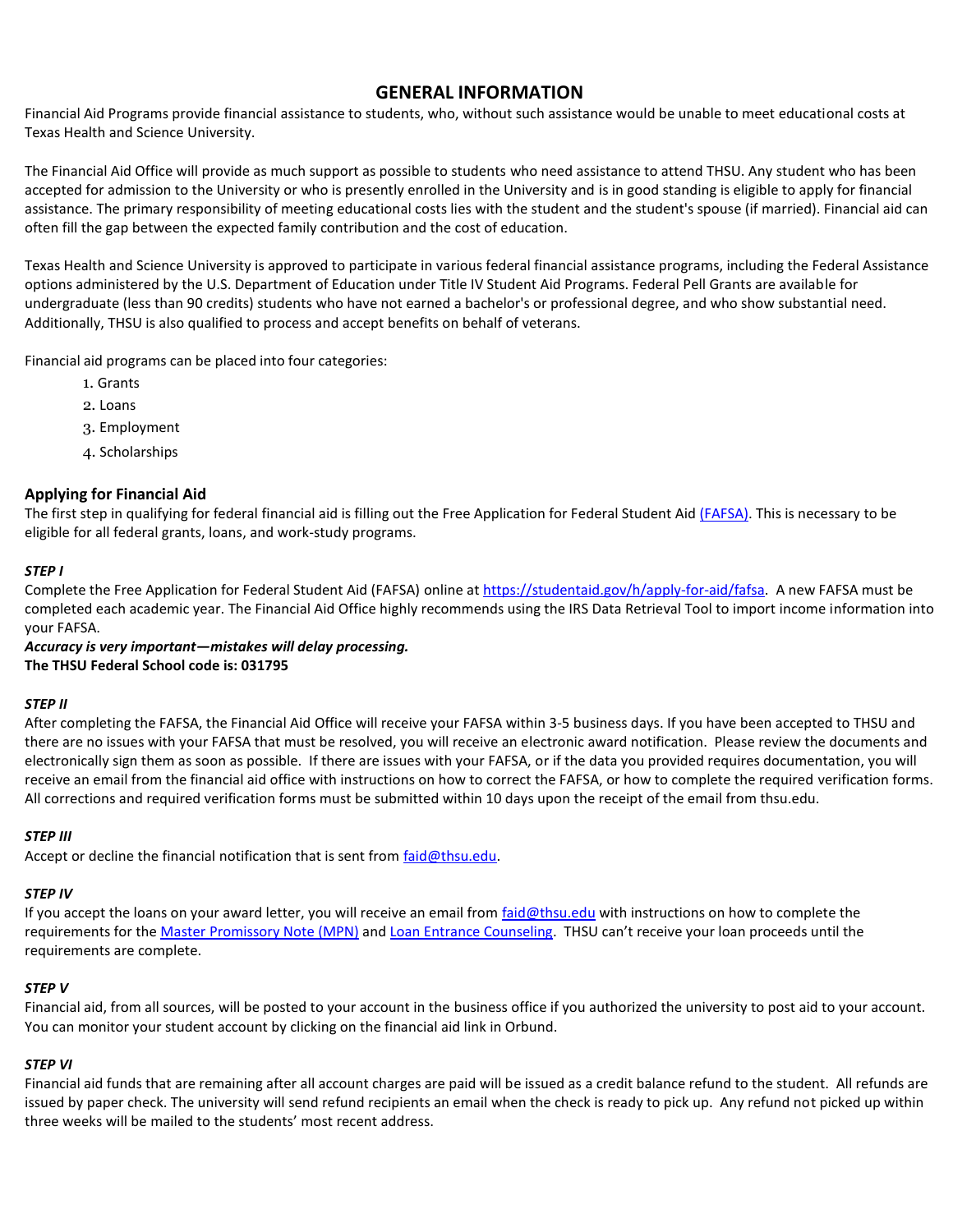# **ELIGIBILITY REQUIREMENTS**

To be eligible for financial aid, students must meet ALL of the following general eligibility requirements as defined by the U.S. Department of Education:

- 1. Be a U.S. citizen or an eligible non-citizen.
- 2. Hold a GED or high school diploma recognized by a State agency that shows the completion date, or:
	- $\checkmark$  DD214 clearly states that the student is a high school graduate or equivalent.
	- $\checkmark$  Documentation that the student completed a two-year program accepted for either full credit towards a bachelor's degree or admission into a graduate or professional program of study.
	- $\checkmark$  If home-schooled, a transcript signed by the parent documenting the successful completion of secondary education or a secondary completion credential for homeschool provided by state law.
- 3. Demonstrate financial need.
- 4. Attend a school that participates in one or more of the financial aid programs.
- 5. Be enrolled in an eligible program.
- 6. Be working toward a degree, certificate, or a transferable program.
- 7. Meet the satisfactory academic progress standards as defined by THSU's Satisfactory Academic Progress Policy, each semester.
- 8. Does not owe a refund on any Title IV Federal Pell Grant, Federal Supplemental Educational Grant, Federal Leveraging Educational Assistance Program Grant, or any other Higher Education Grant program at any institution previously attended.
- 9. Not in default on any Title IV Federal Perkins Loan, Federal Stafford Student Loan, Federal Parent Loan for Undergraduate Students, Federal Supplemental Loan to Students, or any other Higher Education Act Loan Program received at any institution.

# **Denial of Financial Aid**

# A student may be denied financial assistance for several reasons: *incomplete applications, defaulted federal loans, Pell overpayment, reaching Pell lifetime usage limit, reaching Subsidized usage limit, or failure to maintain satisfactory academic progress.*

Students can receive aid from only one institution per semester; as a result, *aid could be denied and repayment required if aid is disbursed at more than one institution.*

Any student denied financial aid will be responsible for all charges on their account even if aid had previously been paid to them. A refund of previously disbursed aid that is reversed would increase the balance owed on the account. In some cases, a reduction of financial aid occurs, instead of a complete reversal of aid, and the total amount of final funding is enough to coverthe account balance.

# **TYPES OF FINANCIAL AID AVAILABLE AT THSU**

THSU offers financial assistance in the form of federal grants, student loans, and work-study. The amount of the award will depend greatly on the financial need as established by the U.S. Department of Education.

# **GRANTS**

The various grants that are available at THSU are explained below. Certain grants require specific enrollment levels.

# **Federal Pell Grant (PELL)**

The Federal Pell Grant is designed to provide financial assistance to undergraduate students. It is considered the "cornerstone"of the financial aid award and may be combined with other forms of aid to help meet the costs of education. The award amounts range from \$661 to \$6,495, and are based on enrollment level, the cost of education, and the Expected Family Contribution (EFC).

Pell Grants are awarded at full-time amounts on the initial financial aid notification, but adjusted up to the  $12<sup>th</sup>$  class day, based on student enrollment at the following levels:

- $\checkmark$  Less than 6 credit hours=25% of Pell
- $6-8$  credit hours=50% of Pell amount awarded
- $\checkmark$  9–11 hours=75% of Pell amount awarded
- $\checkmark$  12 or more hours=100% of Pell amount awarded The amount of Federal Pell Grant funds a student may receive over his or her lifetime is limited by federal law to be the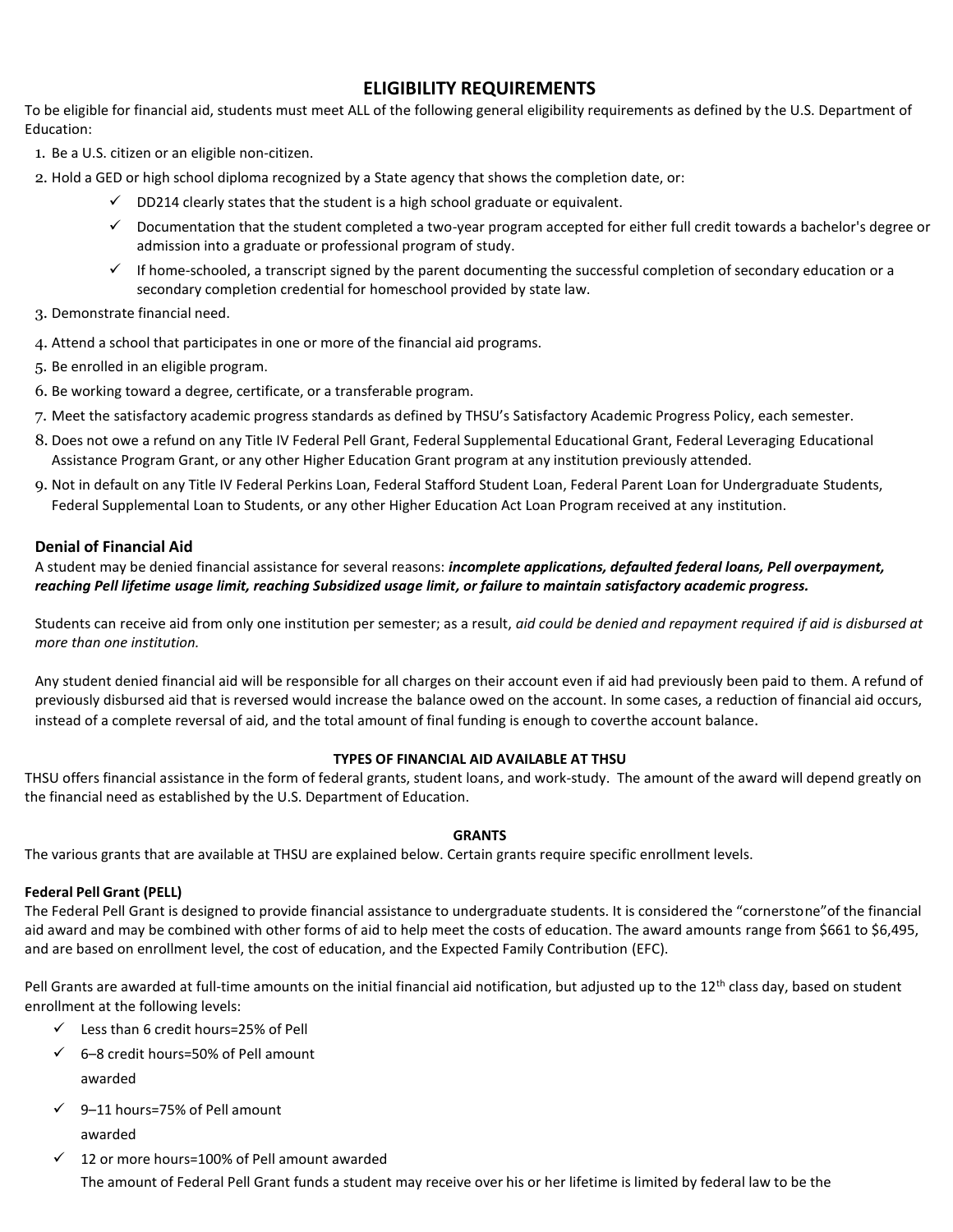the equivalent of six years of Pell Grant funding. Since the maximum amount of Pell Grant funding a student can receive each year is equal to 100%, the six-year equivalent is 600%. Students that are close to their maximum amount of Pell funding, will be awarded appropriately and monitored closely to ensure they are only awarded up to their 600%. Students will be notified of being at or near the limit on their Student Aid Report received after completing the FAFSA. Students are encouraged to take 15 credits per term to avoid meeting the 600% maximum Pell grant and to lower student loan borrowing.

# **Supplemental Educational Opportunity Grant (SEOG)**

This federal grant is a smaller grant that is available to Pell-eligible students. The grant is awarded to full-time and part-time students based on the following Expected Family Contribution (EFC).

| FFC.      | SEOG       |
|-----------|------------|
|           | (per term) |
|           | 125.00     |
| 1-2000    | 100.00     |
| 2001-4000 | 75.00      |
| 4001-5846 | 50.00      |

In compliance with the Federal Student Aid Handbook, Texas Health and Science University (THSU) Financial Aid has determined its FSEOG funds will be awarded to students with the lowest expected family contributions (EFC) who will also receive Pell Grants in that award year. The U.S. Department of Education will determine the total funds available each year. It is the policy at THSU that FSEOG funds will be awarded to zero EFC's first. There is no deadline to complete the FAFSA because THSU enrolls students continuously on a trimester basis.

When FSEOG funds become depleted, the Financial Aid Office will stop awarding FSEOG for the award year.

# **FEDERAL DIRECT STUDENT LOANS**

The educational loans that are available at THSU are explained below. Student and parent loans were established to assist students in meeting their educational costs**.** Most loans available are long-term, low-interest loans. No loan may be made to someone who indicates an unwillingness to repay the loan. A prior default or delinquency on a loan *OR* an established history of non-payment of debts may be taken as evidence of an unwillingness to repay the loan. All loan funds are provided by the Department of Education through the Stafford Direct Loan Program.

# **Student Loans**

# Subsidized Federal Direct Loan

Subsidized Loans are need-based and awards are made after a financial need is calculated using the COA, EFC, and other financial assistance posted on Apache Access. Interest starts to accrue once the grace period begins (6 months after graduation or a student is no longer enrolled at least half time in an eligible program). Direct Subsidized Loans for undergraduates with a first disbursement date between July 1, 2020, and June 30, 2021, are fixed at 2.75%.

# Unsubsidized Federal Direct Loan

Unsubsidized Loans are non-need-based, meaning they can be awarded to almost any student. Interest begins to accrue once the loan is fully disbursed. Direct Unsubsidized Loans for undergraduates with a first disbursement date between July 1, 2020, and June 30, 2021, is fixed at 2.75%.

# *Terms of the Loan:*

- 1. Monthly payments begin 180 days after the student is no longer enrolled in college at least half-time.
- 2. The minimum payment will be \$50 per month. The payment could be larger, depending on the size of the loan debt.
- 3. The Direct Loan Program charges an origination fee.

All students who accept loans must complete entrance loan counseling, annual student loan acknowledgment, and a master promissory note. The purpose of the entrance counseling is to provide students with important information regarding their rights and responsibilities as student loan borrowers, managing their education expenses, and other financial resources. It is completed online and takes approximately 30 minutes. The Annual Student Loan Acknowledgement informs the borrower of total loan debt at the time of completion. The Master Promissory Note (MPN) is a legal document in which the student promises to repay their loan(s) and any accrued interest and fees to the U.S. Department of Education. It also explains the terms and conditions of Direct Loan(s). The entire MPN process must be completed in a single session and generally takes approximately 30 minutes to complete.

# **Loan facts that you should know:**

1. Student must maintain a minimum of six (6) hours (undergraduate) and (8) hours (graduate) to be eligible for disbursement.

2.If a student registers below the minimum number of required hours, the student loan will not disburse.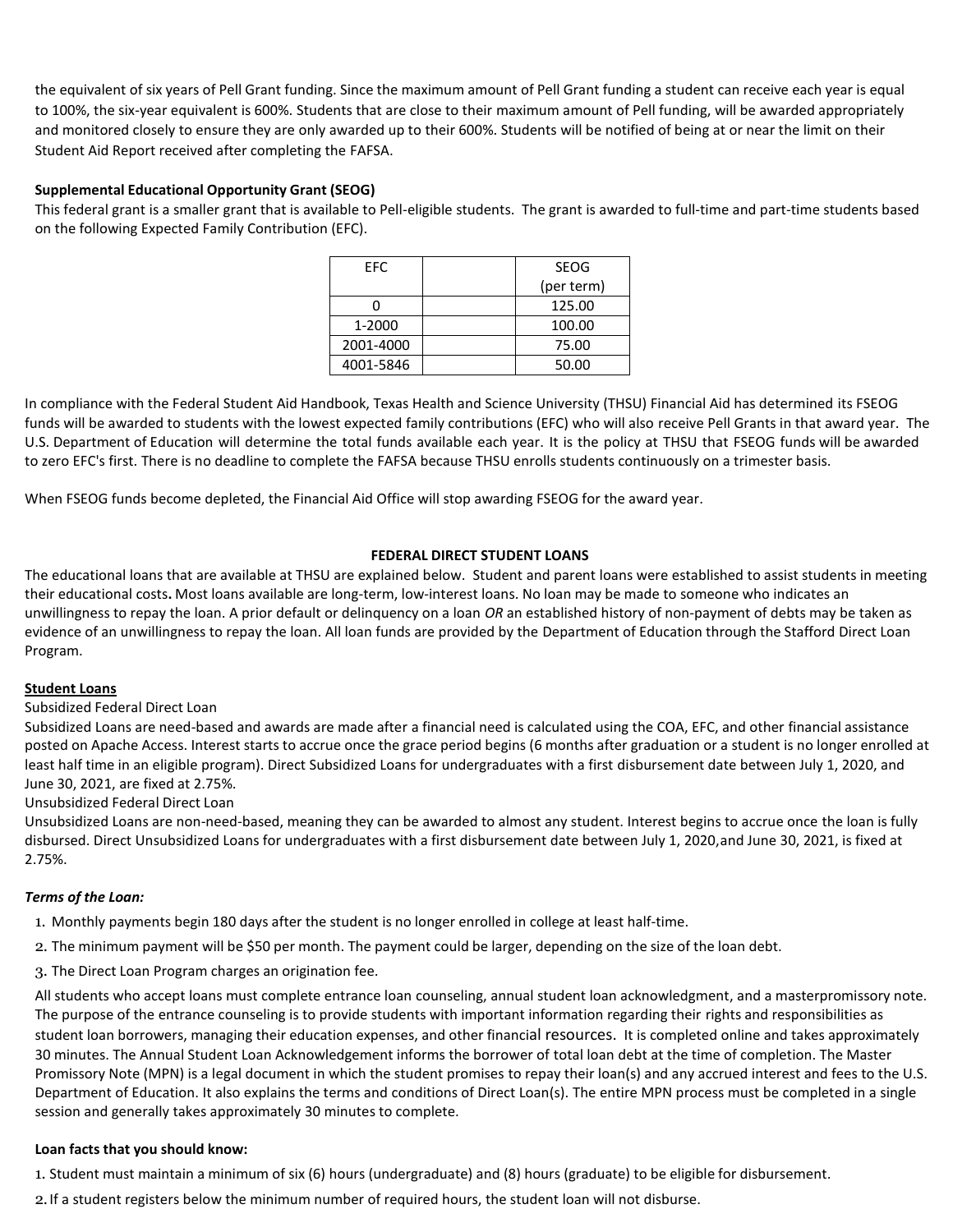- 3. Loan funds are disbursed in two installments. Students indicating, they will be attending for the fall and spring usually have one disbursement in the Fall and the other in the Spring.
- 4. Students considered first-time borrowers will have their initial loan disbursement delayed until thirty (30) days after the first official class day.
- 5. Students who have received loans must complete EXIT LOAN COUNSELING, and the Grace period will begin if the following occurs:
	- $\checkmark$  student withdraws from the university
	- $\checkmark$  student drops below the required number of credits for an undergraduate or graduate
	- $\checkmark$  student does not return for a subsequent semester
	- $\checkmark$  student graduated and does not continue to another degree program

#### **Maximum Loan Amounts:**

#### **Undergraduate Level-Dependent Students**

(Except students whose parents were denied Parent Plus Loans)

|                                | Base*   | Additional* |
|--------------------------------|---------|-------------|
| Year 3 (Junior: 60-89 credits) | \$5,500 | \$2,000     |
| Year 4 (Senior: 90+ credits)   | \$5,500 | \$2,000     |

\*Base amount may be either subsidized or unsubsidized as determined by student's eligibility on the FAFSA.

\*\*Additional amount will be unsubsidized.

#### **Undergraduate Level - Independent Students and Dependent Students Whose Parents were Denied PLUS**

|                                | Base*   | Additional* |
|--------------------------------|---------|-------------|
| Year 3 (Junior: 60-89 credits) | \$5,500 | \$7,000     |
| Year 4 (Senior: 90+ credits)   | \$5,500 | \$7,000     |

\*Base amount may be either subsidized or unsubsidized as determined by student's eligibility on the FAFSA.

\*\*Additional amount will be unsubsidized.

#### **Graduate/Doctoral Level**

Each year: \$20,500 and entirely unsubsidized.

#### **Aggregate Loan Limits for Federal Direct Student Loans**

| Dependent Undergraduate | \$31,000<br>(No more than \$23,000 of this amount may be in subsidized loans.) |
|-------------------------|--------------------------------------------------------------------------------|
|-------------------------|--------------------------------------------------------------------------------|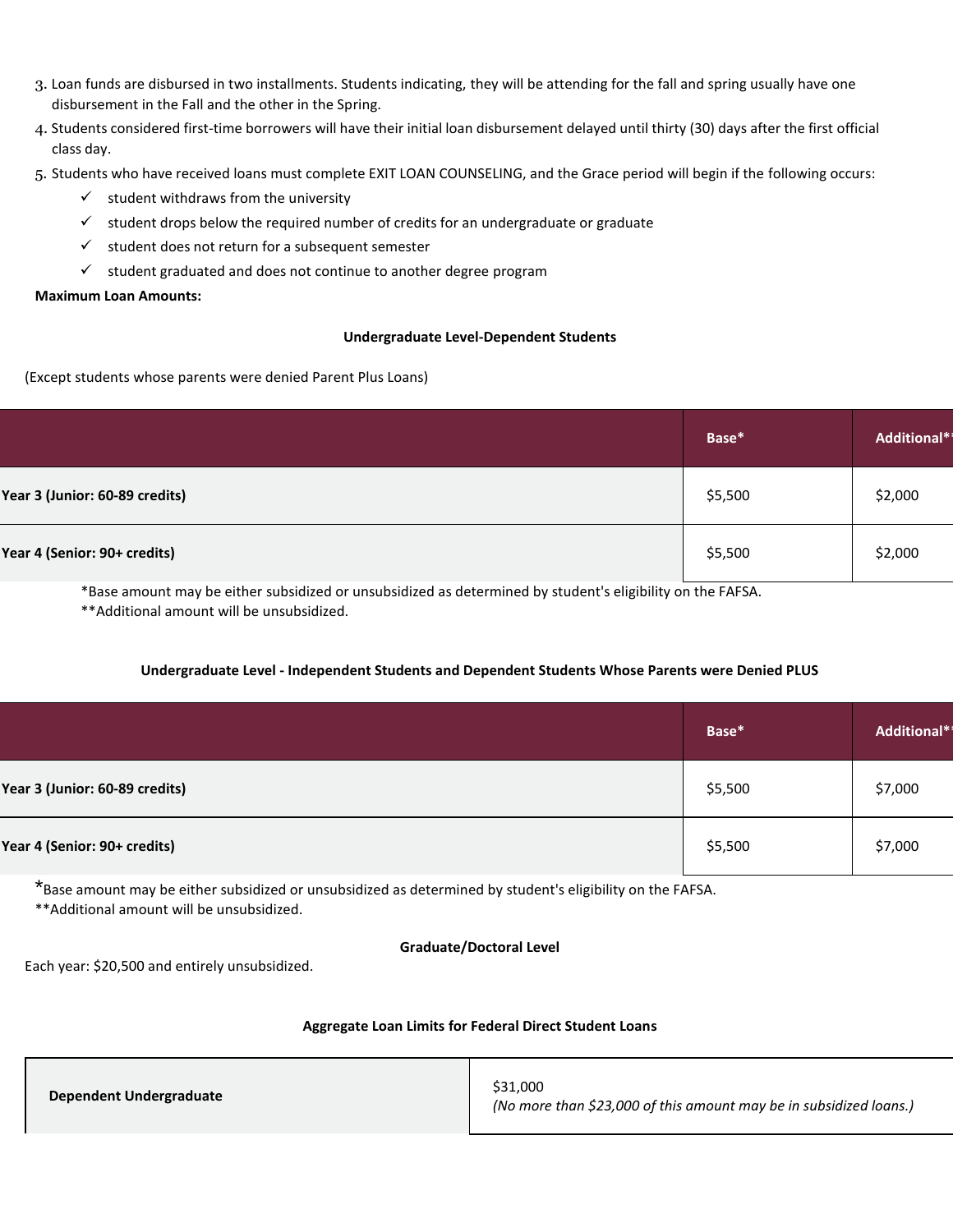**Independent Undergraduate or Dependent Undergraduate with PLUS Denial** \$57,500 *(No more than \$23,000 of this amount may be in subsidized loans.)*

#### **Graduate/Doctoral**

**(Includes loans received for Undergraduate Study)** \$138,500

#### **Exit Loan Counseling**

Students who have received loans must complete **EXIT LOAN COUNSELING**, and the Grace period will begin if the following occurs:

- $\checkmark$  student withdraws from the university
- $\checkmark$  student drops below the required number of credits for an undergraduate or graduate
- $\checkmark$  student does not return for a subsequent semester
- $\checkmark$  student graduated and does not continue to another degree program

Exit Counseling provides loan repayment, grace period, and billing options information, and collects updated borrower information as required by the federal government. Exit counseling is mandatory because it is a federal law and a condition of receiving a federally funded student loan. Exit Counseling will take approximately 30 minutes to complete and is completed online.

#### **Parent Loans**

#### **Federal Parent Loans for Undergraduate Students (PLUS)**

Parents of a dependent undergraduate student may borrow funds under this loan program on behalf of the student. Parents can borrow up to the cost of education minus other financial aid the student receives. Parents must have a good credit history to qualify. Parent PLUS Loans with a first disbursement date between July 1, 2020, and June 30, 2021, is fixed at 4.53%. Payments begin within sixty (60) days from the date of final disbursement, with a \$50 minimum payment per month. The parent borrower may prepay the whole or any part of the loan at any time without penalty *OR* may defer payments of the principal if thestudent is attending school full-time. Please note that although the principal may be deferred, the interest continues to accrue or must be paid.

Parents must complete a separate application at [https://studentaid.gov/plus-app/.](https://studentaid.gov/plus-app/) Once approval notification is received by Financial Aid Office, the PLUS loan award is made and the parent must complete an Annual Loan Acknowledgement and a Master Promissory Note. Refunds of the PLUS loan will be disbursed to the student unless otherwise specified by the parent. Refunds to the parent are processed as a paper check by the bookkeeper. If a parent is denied the PLUS loan, the student will have their unsubsidized loan increased up to an additional \$4,000.

#### **Repayment**

Repayment of student loans begins after you graduate, leave school, or drop below half-time enrollment. Each loan receives a one-time, sixmonth grace period. During this time, students will receive repayment information from their loan servicer and will be notified when their first payment is due. Payments are usually monthly with a minimum payment of \$50, however, payments may be larger depending on the size of each student's loan debt.

The Direct Loan Program offers several payment plans to fit the different needs of individual borrowers. Generally, students have 10 to 25 years to repay their student loans, depending on the repayment plan they chose. Contact your loan servicer if youare having trouble making payments on your loan or for more information on payment plans.

#### **Loan Default and Consequences**

- 1. The student's default will be reported to a credit bureau and affect the future ability to borrow.
- 2. The loan holder may institute legal action to force repayment of the loan.
- 3. The student will not be eligible to receive financial assistance from any Title IV Programs (including Federal Pell Grant,Federal SEOG, Federal Work-Study, Federal Perkins Loan, Federal Direct Stafford Loan, Federal PLUS loan).
- 4. The student's eligibility for repayment options and benefits such as deferment and/or interest benefits will no longer be available.
- 5. The student's state and/or federal income tax refunds will be withheld.
- 6. The student's job wages will be garnished.
- 7. The student will be liable for all costs associated with the collection of the loan.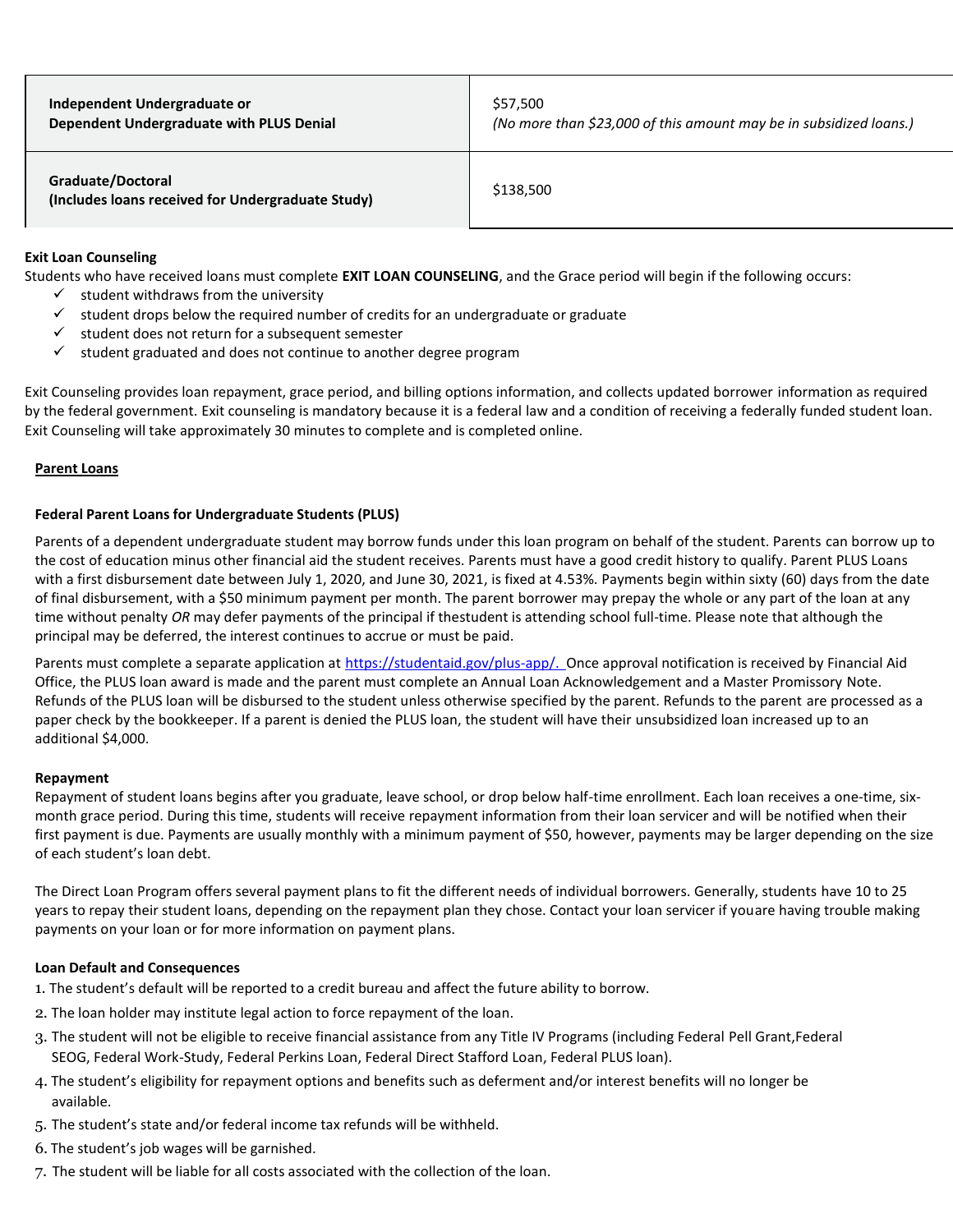### **Default Resolution**

For students who have defaulted on their student loans, there may be a second chance to receive Title IV financial aid. The 1992 Reauthorization Act has made provisions for students who make satisfactory payments on their defaulted student loans to participate in the Loan Rehabilitation Program. The student must contact the Department of Education and make satisfactory payments for a period determined by them (usually 6–12 months). After the borrower has completed this payment schedule, he or she may again be eligible for financial aid.

All inquiries about the Loan Rehabilitation Program should be made to the Department of Education.

U.S. Department of Education Student Financial Assistance Programs P. O. Box 4222 Iowa City, Iowa 52245 1–800–621–3115 [DCS\\_HELP@ed.gov](mailto:DCS_HELP@ed.gov)

#### **Employment**

Many students work to earn part of the aid that covers their educational expenses while they are attending school. There are several programs at THSU that enable a student to work on campus (there are a few positions available off-campus). Interested students must fill out a student worker application. A list of student jobs available at THSU is posted on the THSU website and internal job board.

# **Federal Work-Study Program (FWS)**

The FWS Program is a federal campus-based aid program that provides part-time employment for students who have financial need. Students working in on-campus positions are paid at least minimum wage; those in off-campus positions to meet community service requirements are paid at a higher rate. The student may work no more than 25 hours per week. The amount the student can earn in a year is determined by the amount of financial need after other aid is awarded. Students are paid on the 1st and 15<sup>th</sup>of each month. THSU is required to place seven percent (7%) of work-study funds toward community service employment. A student must meet satisfactory academic progress standards to continue to participate in the federal work-study program. This program is only offered during the fall, spring, and summer terms.

# **Institutional Work-Study Program (IWS)**

The IWS Program is a part-time employment program for THSU students. Students do not have to show financial need to work under this program. Students are paid at least minimum wage and work no more than 20 hours per week. Students are paid on the 1<sup>st</sup> and 15th of each month and are subject to the Satisfactory Academic Progress standards.

# **VERIFICATION POLICIES**

THSU verifies all files selected by the Department of Education and additional files selected by the financial aid department. The additional files selected for verification by the institution can be based upon but are not limited to the following criteria:

- $\checkmark$  Estimated taxes
- $\checkmark$  Dependency status answers appear incorrect
- $\checkmark$  Inconsistent information
- $\checkmark$  Information identified by the Department of Education

#### **Documentation required for verification may include one or more of the following:**

- $\checkmark$  Verification worksheet
- $\checkmark$  All students and parents signed Tax Returns or IRS Tax Transcripts or IRS Verification of Non-Filer Forms
- $\checkmark$  All student and parent W2 Forms or IRS Wage & Income Transcripts.
- $\checkmark$  Additional items may also be required if circumstances deem necessary:
- $\checkmark$  IRS Tax Account Transcript for amended tax returns
- $\checkmark$  Social Security card, driver's license, or name change letter
- $\checkmark$  TANF and Social Security Benefit statements
- $\checkmark$  Child Support documentation
- $\checkmark$  Low-income verification worksheet
- $\checkmark$  Any other documentation relevant to reported items

All required verification items must be received no later than ten working days before the end of the award period (end of semester=last day of finals). Students who fail to meet this deadline will not be funded until the following semester. Students are also made aware of the verification requirements posted on the THSU website.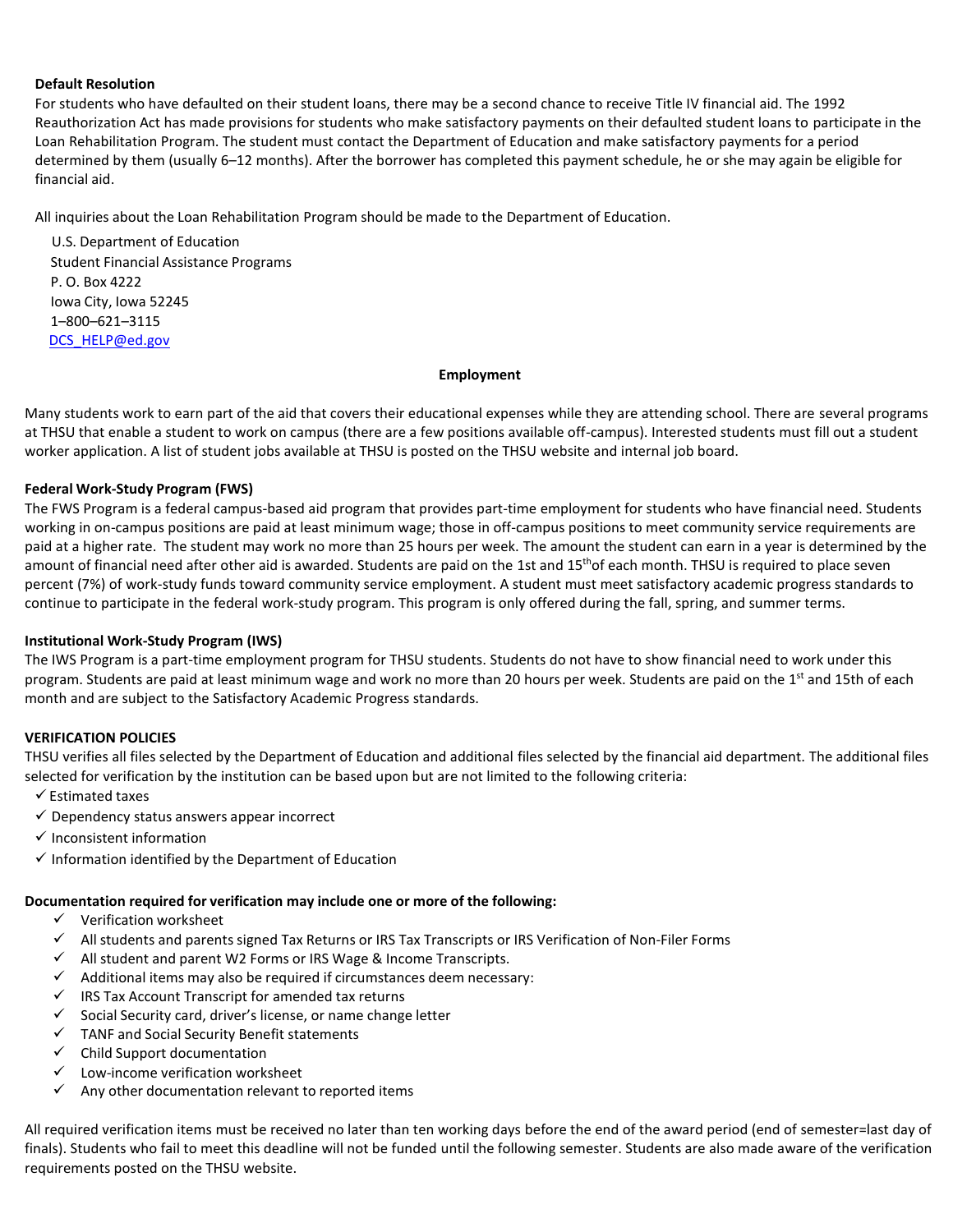All verification items are checked for accuracy according to documentation acquired and corrections are made to the FAFSA, if necessary. Corrections are made electronically and may require a student action and should be processed within 5-10 business days. No awards are made to students until this process is complete. For quality assurance purposes, some students' records will be audited after awarding/disbursement. If corrections of audit issues are found to result in a change to the EFC, the awards/disbursement amount(s) will be adjusted accordingly.

# **AWARDING AND PAYMENT POLICIES**

Financial need is calculated by the Financial Aid office, using the formula established by the U.S. Department of Education. A Cost of Attendance (COA) budget is set for each student based on information obtained from the student's FAFSA and the enrollment status reported in Orbund. Financial need is determined by taking the COA and subtracting the student's EFC and any other resources.

# **COA-EFC = Financial Need**

Once eligibility and financial need have been established (and after verification, if selected), students will be awarded financial aid if they have been accepted. Students are awarded their maximum eligibility using a combination of various types of aid from different resources to meet the financial need of the student. THSU maintains the policy of making awards in the following order:

Grants (undergraduate)

Student Loans (undergraduate and graduate)

Work-Study (awarded only after the student has secured a work-study position). The program is available to both undergraduate and graduate students.

All financial aid funding amounts are frozen as of the 12th day of class; anyone awarded and paid after this date will be funded based on their enrollment at the time of disbursement. Decreasing the number of credit hours could lead to an overpayment. For example, if the student was disbursed a \$3248.00 Pell grant for full-time on the first day of class, and then reduced credits to half-time before the 12th day of class, the student will have an over-award in the amount of \$1624.00 that the student is required to repay.

Payment of loans is determined by the student's enrollment at the time of the disbursement. Any credit hours added after the disbursement will not affect the loan award amount since loan funds disburse at a minimum of 6 credit hours for an undergraduate student, and 8 credit hours for a graduate student. Courses not considered in financial aid funding include:

- $\checkmark$  Courses are taken for audit
- $\checkmark$  Courses for which a grade of "W" or "I" is received (THSU allows for a one-time repeat of classes that the student fails or withdraws)
- $\checkmark$  Credit hours earned by examination
- $\checkmark$  Continuing Education courses
- $\checkmark$  Courses are taken as a high school student
- $\checkmark$  Students must begin attendance in their class(es) to be funded with financial aid. Failure to attend class will result in the class (es) being dropped which will reduce financial aid payments if the enrollment level changes. Instructors are required to report students that have never attended by the 12<sup>th</sup> class day
- Courses in which a student has successfully earned a grade (one-time repeat is allowed for courses where the student earning a passing grade of "D" or "F")

| Example 1: | <b>Fall 2020</b> | Anatomy | Earned D or F                                  |                                                           |
|------------|------------------|---------|------------------------------------------------|-----------------------------------------------------------|
|            | Spring 2021      | Anatomy | Pass                                           | $(1ST$ repeat – eligible for financial aid<br>funding)    |
|            | <b>Fall 2020</b> | Anatomy | Earned D (fall 2020)<br>Earned F (spring 2020) | $(2nd repeat - not eligible for financial)$               |
| Example 2: | Spring 2021      |         |                                                | aid funding)                                              |
|            | Summer 2021      | Anatomy |                                                | $(3rd$ repeat- not eligible for financial aid<br>funding) |

#### **FINANCIAL AID DISBURSEMENT**

Financial aid initially credits to student accounts up to 14 calendar days before the start of the term. By crediting the funds to the accounts before the start of the term, THSU can deliver credit balance refunds to students shortly after the term to cover the purchase of textbooks. Classesfor which a student wasreported as a no-show will be dropped and result in a reduction or full cancelation of financial aid if the student withdraws from all registered courses. Enrolled hours used for financial aid funding will be frozen on the  $12<sup>th</sup>$  class day. Students must register for all classes at the beginning of the 15-week term.

#### **FINANCIAL AID REFUNDS**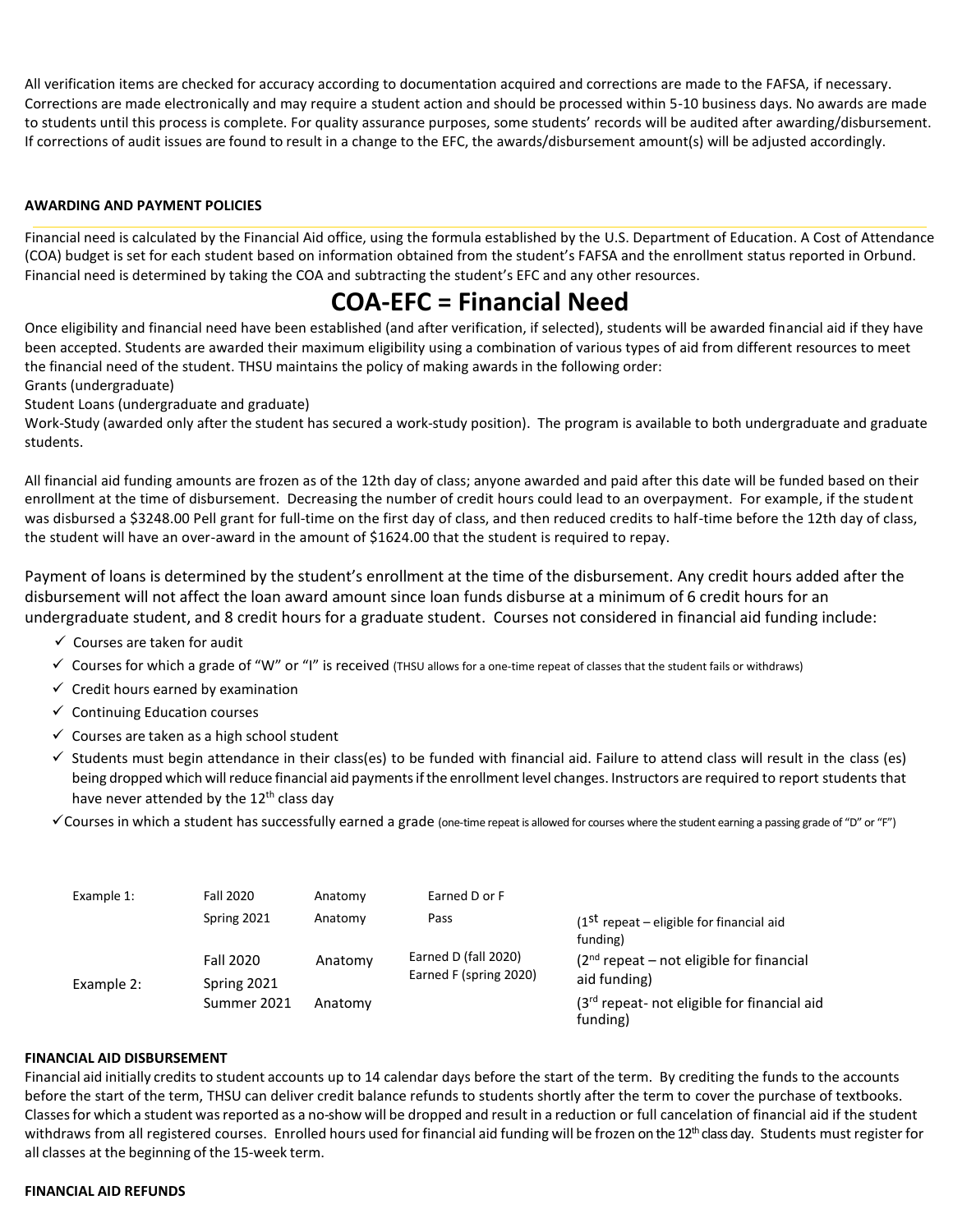Financial Aid refunds are issued on a rolling basis during each semester, with the initial release approximately 5 days after classes begin. **Military Benefits**

GI Bill® is a registered trademark of the U.S. Department of Veterans Affairs (VA). More information about education benefits offered by VA is available at the official U.S. government website at [http://www.benefits.va.gov/gibill.](http://www.benefits.va.gov/gibill)

THSU is approved by the Texas Veteran's Commission for the training of veterans and other eligible persons.

Veteran Services we can assist are:

- $\checkmark$  [Post 9/11 GI bill](https://www.benefits.va.gov/GIBILL/resources/benefits_resources/rates/ch33/ch33rates080116.asp)
- [Montgomery GI bill Active](https://www.va.gov/education/about-gi-bill-benefits/)
- $\checkmark$  [Survivor's and Dependents' Educati](https://www.va.gov/education/survivor-dependent-benefits/)onal Assistance Program
- $\sqrt{ }$  [National Call to Service Program](https://www.va.gov/education/other-va-education-benefits/national-call-to-service-program/)
- $\checkmark$  [Veterans Readiness and Employment](https://www.va.gov/careers-employment/vocational-rehabilitation/eligibility/)
- Forever GI Bill Harry W. Colmery Veterans Educational Assistance Act The president signed into law the [Harry W. Colmery Veterans](https://www.congress.gov/bill/115th-congress/house-bill/3218/text?q=%7B%22search%22%3A%5B%22hr+3218%22%5D%7D&r=1)  [Educational Assistance Act](https://www.congress.gov/bill/115th-congress/house-bill/3218/text?q=%7B%22search%22%3A%5B%22hr+3218%22%5D%7D&r=1) also known as the "Forever GI Bill," which will bring significant changes to Veterans education benefits. The law is named after the American Legion national commander who wrote the original GI Bill language in 1944 and will allow more Veterans to use the GI Bill and more time to use it. Some of the changes will go into effect immediately, and some are written to go into effect shortly after. Some new provisions that go into effect immediately include:

The 15-year time limitation for using Post-9/11 GI Bill benefits is eliminated for Veterans who left active duty on or after January 1, 2013, and qualifying dependents (Fry children who became eligible on or after January 1, 2013, and all Fry spouses).

Reservists who had eligibility under the Reserve Educational Assistance Program (REAP) and lost it due to the program sunset provision will have that service credited toward the Post-9/11 GI Bill program.

Certain work-study is permanently authorized; previously it had to be re-approved by Congress every few years.

The Vet Success on Campus program will be available to students across the country

VA will help Veterans to more clearly identify schools that offer them priority enrollment

The majority of the changes enhance or expand education benefits for Veterans, Service members, Families, and Survivors. Simple breakdowns to a portion of the provisions can be found [here.](https://www.benefits.va.gov/GIBILL/FGIBSummaries.asp)

Financial aid is available for those who qualify. To receive Veteran's Benefits, the veteran must first establish his/her eligibility with the VA directly. [Click Here](http://www.gibill.va.gov/apply-for-benefits/) to visit. Once eligibility has been established, THSU will certify the veteran's enrollment.

# **Military Tuition Assistance (TA) for Active Military**

[Military Tuition Assistance \(TA\)](https://www.military.com/education/money-for-school/tuition-assistance-ta-program-overview.html) is awarded to a student under the assumption that the student will attend school for the entire period for which the assistance is awarded. When a student withdraws, the student may no longer be eligible for the full amount of TA funds originally awarded. To comply with the new Department of Defense policy, **Texas Health and Science University** will return any unearned TA funds on a prorated basis through at least the 60% portion of the period for which the funds were provided. TA funds are earned proportionally during an enrollment period, with unearned funds returned based upon when a student stops attending. These funds are returned to the military Service branch. Instances when a Service member stops attending due to a military service obligation,

**Texas Health and Science University** will work with the affected Service member to identify solutions that will not result in student debt for the returned portion.

# **WITHDRAWING FROM CLASS**

THSU allows students to withdraw from the University when necessary subject to the following terms and conditions:

- *Materials***:** Once purchased, books and other materials are the property of the student. The University does not accept material returns and makes no refunds for materials.
- *Program Withdrawals***:** Any student wishing to withdraw from the University must contact the Registrar to complete the withdrawal process. This process must be completed in writing or via email and cannot be done by telephone.

Students who do not complete the withdrawal process by the appropriate deadline will be assigned an earned "F" grade in each of their classes. **Refund Policy**

| Day of the Semester Calendar     | <b>Refund Amount</b> |
|----------------------------------|----------------------|
| Prior to the first day           | 100%                 |
| First through fifth days         | 80%                  |
| Sixth through tenth days         | 70%                  |
| Eleventh through fifteenth days  | 50%                  |
| Sixteenth through twentieth days | 25%                  |
| After the twentieth day          | No refund            |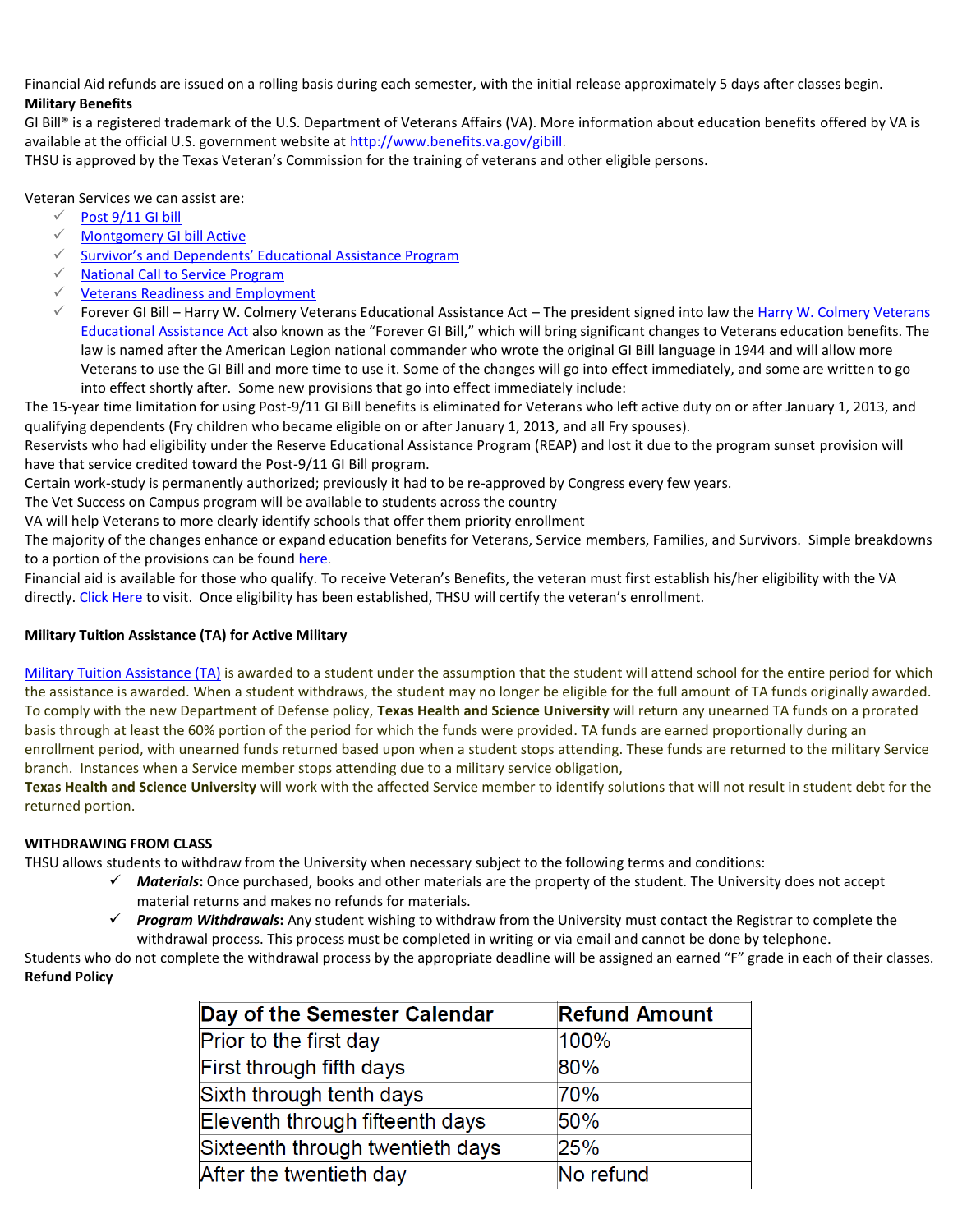**Notice to Recipients of Federal Financial Aid, VA, and other Third-Party Assistance:** Per federal guidelines, students who receive financial assistance and withdraw from any or all of their coursework may have some or all of their assistance returned to the original funding sources if the disbursement of funds has occurred. Students who have received their funding and withdraw will not receive any refunds until after the full loan amounts have been returned to the original funding source. Students in this situation may owe a balance to the University. In addition, students who completely withdraw from all their coursework during a trimester may jeopardize their eligibility for future financial assistance through the University

# **Return to Title IV (R2T4) Policy for Financial Aid Recipients Withdrawing from the University**

The US Department of Education requires institutions to apply the Return to Title IV Funds (RT4) policy for students withdrawing from a University who receive Title IV financial aid. The Title IV programs at Texas Health and Science University (THSU) include Federal Pell Grants, Federal SEOG, Iraq and Afghanistan Service Grants, Direct Loans, and Direct Plus Loans. The R2T4 (Return of Title IV Funds) policy is separate from any other program at THSU. When students withdraw, the institution must complete the R2T4 form to determine if funds must be returned to the Title IV programs.

A student who withdraws after the 60% point of a semester is entitled to retain all Title IV aid for that semester. However, if the student withdraws before the 60% point of the term, unearned Title IV funds as determined by the federal policy must be returned to the appropriate programs. These funds must be returned even if the University provides no refund to the student. This means the student could owe the University and/or the U.S. Department of Education a significant amount of money.

*NOTE: Students who fail to earn a passing grade due to ceasing attendance before the 60% point will be considered an "unofficial" withdrawal and will be subject to Return of Title IV Regulations.*

# **Post Withdrawal Disbursement**

If the student did not receive all the funds that could have been earned before withdrawing, a post-withdrawal disbursement may be due. If the post-withdrawal disbursement includes loan funds, the student must permit them before the funds can be disbursed. THSU may automatically use all or a portion of the post-withdrawal disbursement of grant funds for tuition, fees, and room and board charges. Permission is required to use the post-withdrawal grant disbursement for all other school charges. Students will be notified of post-withdrawal disbursement eligibility within 30 days of the date of withdrawal determination.

# **Documenting Attendance**

Before processing a Return to Title IV Funds, the University must verify the student began attendance in all classes used to determine financial aid eligibility. The Financial Aid Office will verify all attendance with the Registrar and/or faculty. If a faculty member indicates that a student never attended, the University will first adjust the disbursed aid if there is a resulting change in eligibility and then calculate the Return of Title IV Funds. As a result, the student may end up owing THSU for the amount of unearned aid. If the student never attended any classes, all aid will be canceled and the student will be billed for all outstanding charges.

# **Determining Earned Aid**

Though aid is posted to accounts at the start of each semester, students earn the funds as they complete the semester. Title IV financial aid is earned by the calendar day, not class day. This includes weekends, holidays, and breaks of less than five consecutive days. THSU is required to determine the amount of Title IV aid the withdrawing student has earned and then either disburse any additional funds the student may be entitled to up to the amount earned, or return funds above the amount earned which the student has already received.

If a student withdraws during the enrollment period, the amount of Title IV program assistance earned up to that point is determined by a specific formula. If students received less assistance than the amount they earned, they may be able to receive those funds. Conversely, if students received more assistance than they earned, the excess funds must be returned by THSU.

When a student receiving Federal Title IV financial aid withdraws from THSU during the enrollment period, the amount of the Title IV funds (not including Federal Work-Study) that the student earned during the enrollment period is calculated as of the student's withdrawal date. Title IV funds are earned daily up to the 60 percent point in the enrollment period. Title IV funds are 100 percent earned if the withdrawal date is after the 60 percent point in that period.

If students withdraw from THSU before or on the 60% point of the semester, THSU is required to determine the portion of the aid disbursed that was "earned" by the student before the withdrawal date. The "unearned" Title IV funds must be returned to the respective federal aid programs.

Unearned aid is the amount of disbursed Title IV aid that exceeds the amount of Title IV aid earned based on attendance in the enrollment period.

For example: If \$1000 in federal aid is disbursed, and the student withdraws at the 30% point of the term, \$700 of the aid is unearned and needs to be returned to one of the Title IV programs.

The following formula is used to determine the percentage of unearned aid that must be returned to the federal government:

 $\checkmark$  The percent earned is equal to the number of calendar days completed up to the withdrawal date, divided by the total calendar days in the payment period (less any scheduled breaks that are at least 5 days long)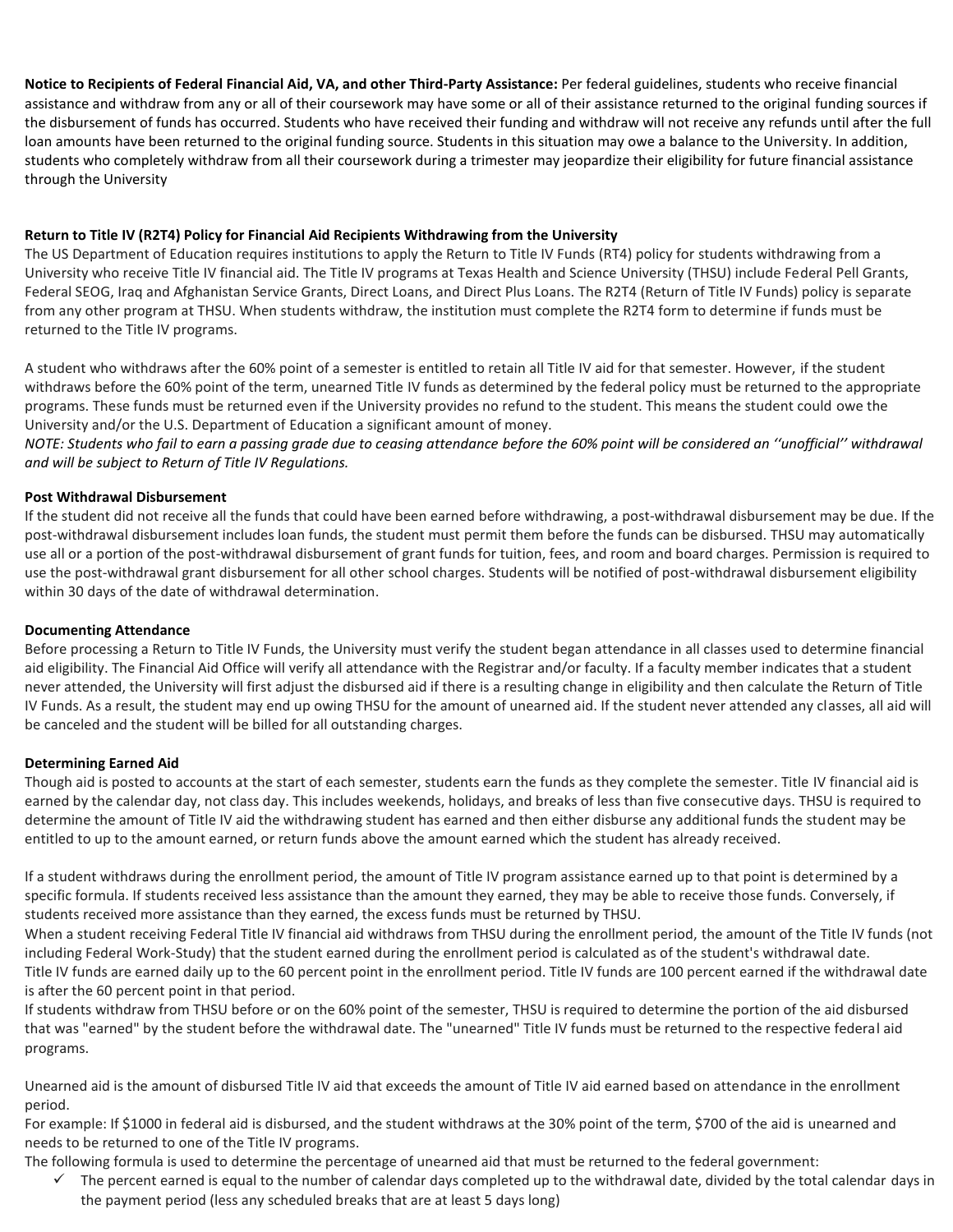- The payment period is the entire semester.
- $\checkmark$  The percent unearned is equal to 100% minus the percent earned.

# **Order of Aid to be Returned**

Returned Title IV Funds at THSU are allocated in the following order:

- Direct Unsubsidized Loans Direct Loans (subsidized)
- $\checkmark$  Direct PLUS Loans (Graduate student)
- $\checkmark$  Direct PLUS Loans (Parent)
- $\checkmark$  Federal Pell Grant
- $\checkmark$  Federal SEOG
- Iraq Afghanistan Service Grant
- $\checkmark$  Other Federal Sources of aid

If a credit balance exists after returning required Title IV funds, the balance will be returned to other private sources.

# **Grant Overpayment**

Any amount of unearned grant funds that the student must return is called an overpayment. The maximum amount of a grant overpayment the student must repay is half the grant funds that were received or scheduled to receive. The student does not have to repay a grant overpayment if the original amount of the overpayment is \$50 or less. Arrangements must be made with THSU or the U.S. Department of Education to return the unearned grant funds. The student will be notified of any grant overpayment within 30 days of the date the school determined the student withdrew.

# **Notification to student**

If a Return of Title IV calculation determines that a student owes money to the Department of Education, that student is considered to have received an overpayment. The student will be sent a letter notifying them of the balance that they owe. Students who owe funds to a grant program are required to make payment of those funds within 45 days of being notified by the financial aid department. During the 45 days, students will remain eligible for Title IV funds. However, if no action is taken by the student within 45 days of being notified, THSU will notify the U.S. Department of Education of the student's overpayment situation. The student would no longer be eligible for Title IV funds until he or she enters into a satisfactory repayment agreement with the U.S. Department of Education.

U.S. Department of Education Student Financial Assistance Programs P. O. Box 4222 Iowa City, Iowa 52245 1–800–621–3115 DCS\_HELP@ed.gov

# **Unofficial withdrawals**

Title IV aid recipients who fail to withdraw and stop attending class are considered unofficial withdrawals. The Return to Title IV Funds policy requires THSU to calculate the "earned" amount based on documentation of education-related activity or the last day of attendance of the semester for financial aid recipients who did not have any passing grades. If the student stopped attending before the 60% point of the term, the student will be billed for the outstanding charges as a result of the Return of Title IV funds. Unofficial withdrawals are processed within 30 days of determining the student was an unofficial withdrawal.

# **Satisfactory Academic Progress for Degree-Granting Programs**

Satisfactory Academic Progress (SAP) is the College's standard used to define successful completion of coursework, for purposes of institutional assessment, and to determine eligibility for student financial aid. Federal regulations require the College to establish, publish and apply standards to monitor student progress toward completion of their degree program. If the student fails to meet these standards, the student will be placed on Academic Warning, Academic Probation, or Academic Suspension, as defined below:

**Satisfactory Academic Progress:** Students must maintain at least a 2.0 GPA on a 4.0 scale and complete 67% of the credit hours for which they register and must graduate within 1.5 times the scheduled curriculum of

- $\checkmark$  six (6) trimesters in the Bachelor of Science degree program
- $\checkmark$  six (6) trimesters in the Bachelor of Business Administration degree program
- $\checkmark$  fifteen (15) semesters in the Master of Acupuncture with a Chinese Herbal Specialization program
- $\checkmark$  six (6) trimesters in the Master of Business Administration
- $\checkmark$  seven (7) trimesters in the Master of Business Administration Healthcare Management

**Academic Warning:** Students who fail to maintain a GPA of 2.0 or above or do not complete 67% of the credit hours for which they registered at any time will be placed on Academic Warning by the Registrar. The student and the Financial Aid Officer will be given written notice and the student will remain eligible for federal financial aid for that semester. At the end of the semester, the student's academic progress will be evaluated to determine if the student has remedied the Academic Warning or if the student will be placed on Academic Probation. **Academic Probation:** Students on Academic Warning who fail to maintain a GPA of at least 2.0 or do not complete 67% of the credit hours for